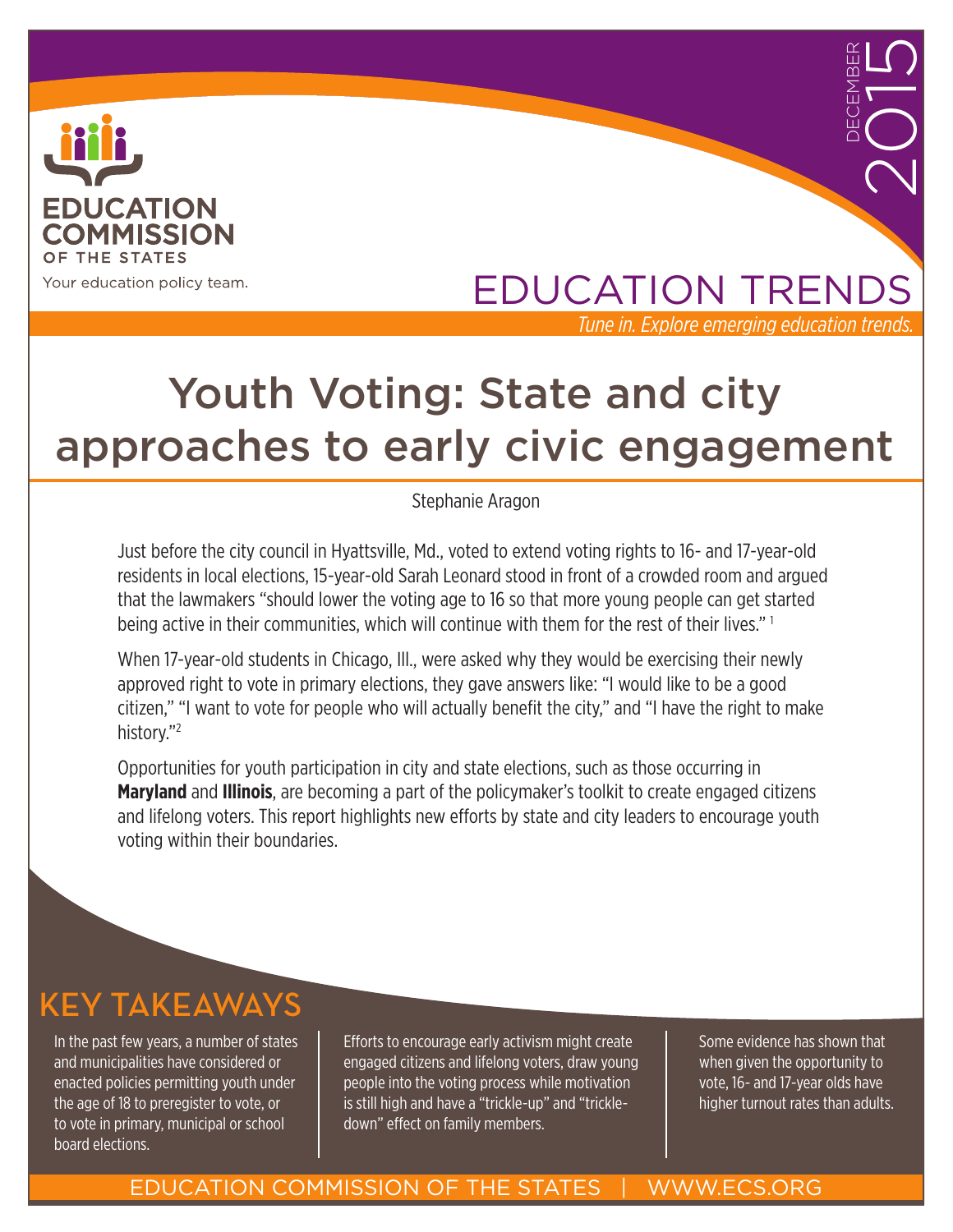## Civic education and participation

Although a quality civic education is critical for academic achievement and engagement and contributes to the development of career skills<sup>3</sup> and adult civic responsibility,<sup>4</sup> many students are not provided with enough opportunities for civic learning inside or outside of the classroom. For most students, opportunities for real world experiences and direct engagement with the political process are limited, if they exist at all. Not surprising, then, is the continued documentation of inadequate civics proficiency for students under the age of 18,<sup>5</sup> and the less-than-remarkable voter turnout for young people aged 18-29.<sup>6</sup>

In response to inadequate civics knowledge and engagement, state policymakers are working to provide more robust civics programs in schools through revised civics standards, course and graduation requirements, and assessments. In addition, states and cities are creating opportunities for real world engagement through new youth voting efforts. Although lowering the voting age in national elections would require a Constitutional

Amendment (last done in 1971 when the voting age dropped from 21 to 18),<sup>9</sup> in the past few years a number of states and municipalities have considered or enacted policies permitting youth under the age of 18 to preregister to vote, or to vote in primary, municipal or school board elections. Additionally, most states continue to encourage youth participation during election season by allowing 16- and 17-year-olds to serve as election judges.

## Benefits of early engagement

Proponents of youth voting efforts argue that 16- and 17-year-old students are eager, independent and sophisticated enough to vote, and that efforts to engage these young voters before they turn 18 may result in positive and extended benefits for their community. Proponents argue that efforts to encourage early activism will:

- **• Create engaged citizens and lifelong voters:** Students have a better understanding of the concepts being relayed in their civics textbooks when they are given opportunities to participate in the political process. Students who learn about voting in high school<sup>14</sup> and students in high schools with strong civic climates<sup>15</sup> are more likely to vote as young adults and to continue voting thereafter.
- **Draw young people into the process while motivation is still high:** When young adults leave home, the influence of their parents' strong voting habits decreases and the influences of their peers' weaker voting patterns increases.16 One study found that 18-year-olds were far more likely to vote than 19-year-olds, and that every month of age between those years results in a decline in turnout.<sup>17</sup> Permitting young adults to vote or register to vote earlier might help ease reduce the low "first vote turnout" of young adults.

#### **Youth Voter Turnout**

19.9% of 18- to 29-year-olds cast ballots in the 2014 midterm elections, the lowest youth turnout rate in 40 years.7 Youth turnout for the 2012 presidential election was also comparatively low, with only three presidential elections since 1972 having lower turnout rates.<sup>8</sup>

#### **Teens and Voting**

Studies have found that 16- and 17-year-old voters are as neurologically and socially mature as young adults who are allowed to vote, $10$  that the quality of their choices are similar to those of older voters<sup>11</sup> and that no strong association exists between their voting preferences and those of their parents.<sup>12</sup> Some evidence documents increased political interest and turnout among teens after they have been granted the right to vote.<sup>13</sup>

**• Have a "trickle-up" and "trickle-down" effect:** Political communication and activism at school can stimulate political communication and activism at home. Research indicates a trickle-up effect, in which student-initiated political discussions at home lead to increased parental civic engagement and voter turnout.<sup>18</sup> When these young voters become adults with families, a trickle-down effect could also result as their habitual engagement with the political process is passed down to their children.<sup>19</sup>

For these and other reasons, groups such as the Center for Information & Research on Civic Learning and Engagement (CIRCLE), the National Youth Rights Association and FairVote continue to advocate for efforts that engage youth in state and municipal elections.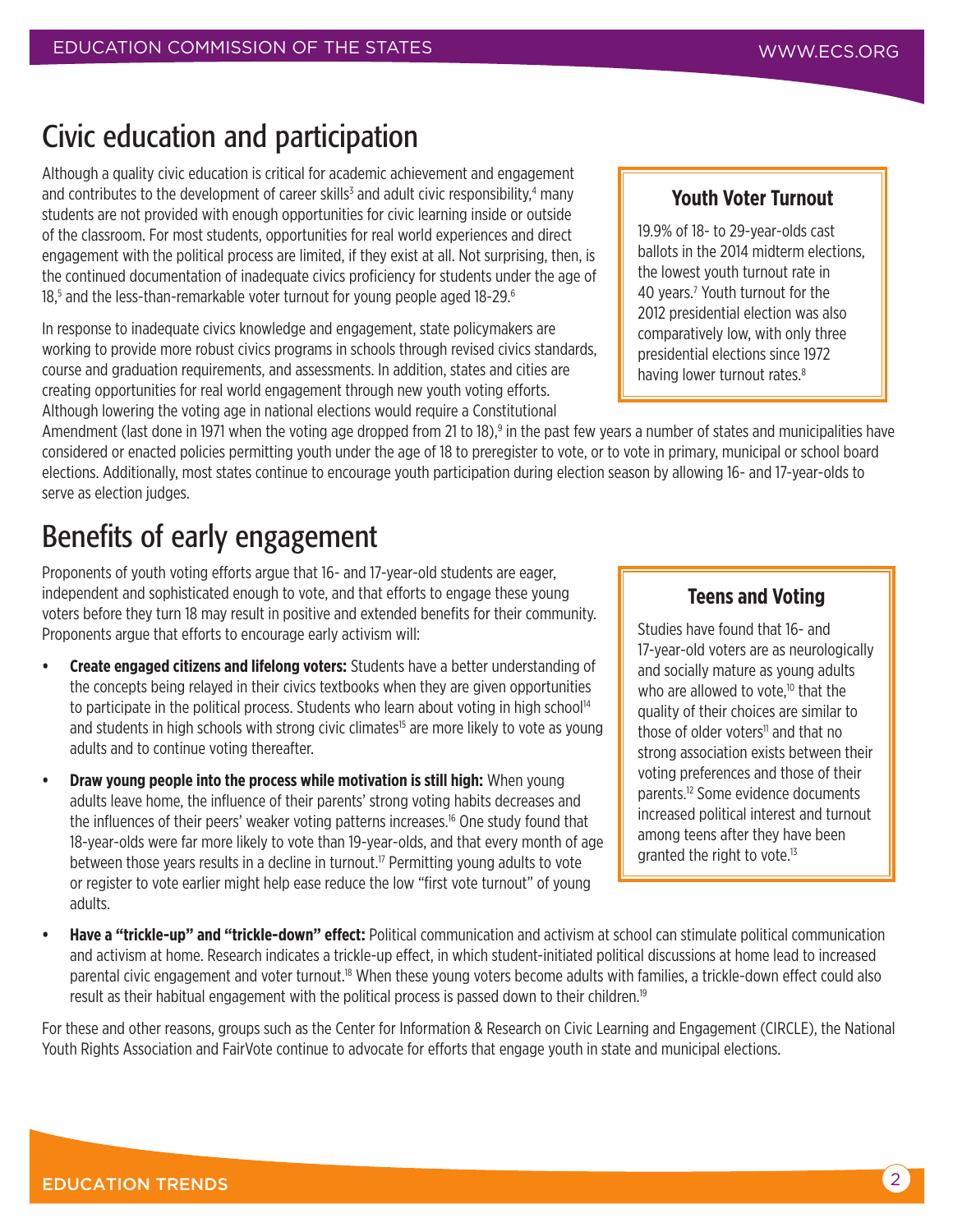### Youth voting in the states

States and cities across the country are encouraging young people to participate in elections by allowing them to register early and to vote in primary or municipal elections.

### Early registration

Preregistration policies permit individuals as young as 16 to complete voter registration forms so that they will be included on the voter rolls when they turn 18. Although most states allow residents to register before they turn 18 if they will be 18 on or before the next election, preregistration allows young people to vote even if they will not be 18 on or before the next election.20 Preregistration policies are currently in place in at least 12 states and the District of Columbia and have been debated in at least 19 other states over the past five years.<sup>21</sup>

### Hawaii and Louisiana

In 1993, Hawaii became the first state to allow 16-year-olds to preregister to vote.<sup>22</sup> Although recent legislation recommending<sup>23</sup> and mandating<sup>24</sup> state education agency outreach to students in high schools have failed to pass, the Hawaii Office of Elections conducts preregistration activities in Hawaii's high schools "under the auspices of their general mandate to maximize registration of all eligible voters."25 The agency's Young Voter Registration Program distributes registration packets to high schools statewide and recruits student workers to conduct preregistration drives. Additionally, through We Vote Hawaii, K-12 students are able to cast ballots in an online simulation of the state's general elections.

In 2014, **Louisiana** became the first state in the nation to have an automatic preregistration system for youth under the age of 18. HB 501 amended the state's preregistration law, which originally only allowed 17-year-olds to preregister, to include 16-year-olds applying for a driver's license.<sup>26</sup> Included in this law is the provision that each driver's license application submitted by a 16-year-old serves as an application for voter registration unless the applicant opts out or fails to sign the form. In addition, Louisiana's longstanding Commission on Civic Education, whose mission is to educate students about the importance of civic engagement and promote collaboration amongst civic organizations in the state, appoints 21 youth members to the Louisiana Legislative Youth Advisory Council to "examine and facilitate communication between youth and their legislators on issues of importance to teens."27

### 17-year-old primary voting

At least 25 states encourage youth participation in the political process by allowing 17-year-olds to vote in caucus and primary elections.<sup>28</sup> "Suffrage at 17" laws permit young people who will be casting their first vote in a general election to play a role in the nomination process. Although 17-year-old caucus and primary voting is sometimes permitted in state law and affects all 17-year-olds in the state, in some cases the right is extended by individual state parties and therefore only affects the 17-year-olds registered to a particular party. For example, all 17-year-olds registered as Democrats or Republicans in Maryland can vote in their partisan elections,29 but in **Washington** only 17-year-olds who are registered as Democrats can participate.<sup>30</sup>

"We learned firsthand that active citizenship creates new opportunities for active citizenship so that civics becomes a lifestyle for our students, not just another class."<sup>34</sup>

*– Andrew Conneen, social studies teachers and Illinois' Suffrage at 17 chief visionary*

### Illinois

In 2004, teachers and students from a high school in Lincolnshire, Ill., visited a high school in Davenport, **Iowa**, and watched as 17-year-olds participated in their first caucus. A seed was planted and five years later Suffrage at 17 legislation was introduced in Illinois. Student activists learned a few lessons in civics when the legislation failed to progress because of questions about the bill's constitutionality and because bipartisan support was lacking.31 Between 2009-13, the network of support in Illinois strengthened. Illinois' Suffrage at 17 bill was signed into law in 2013.<sup>32</sup> In the 2014 primary elections, 17- and 18-year-olds in Chicago had greater turnout than 19- to 45-year-olds, a result described as "remarkable" by the Chicago Board of Election Commissioners.<sup>33</sup>

#### **Voter Registration**

High school voter registration programs throughout the states support efforts to preregister qualified students on campus and encourage youth turnout on Election Day. Examples of school-based efforts include preregistration drives, Rock the Vote school assemblies, step-by-step voting tutorials and social networking campaigns.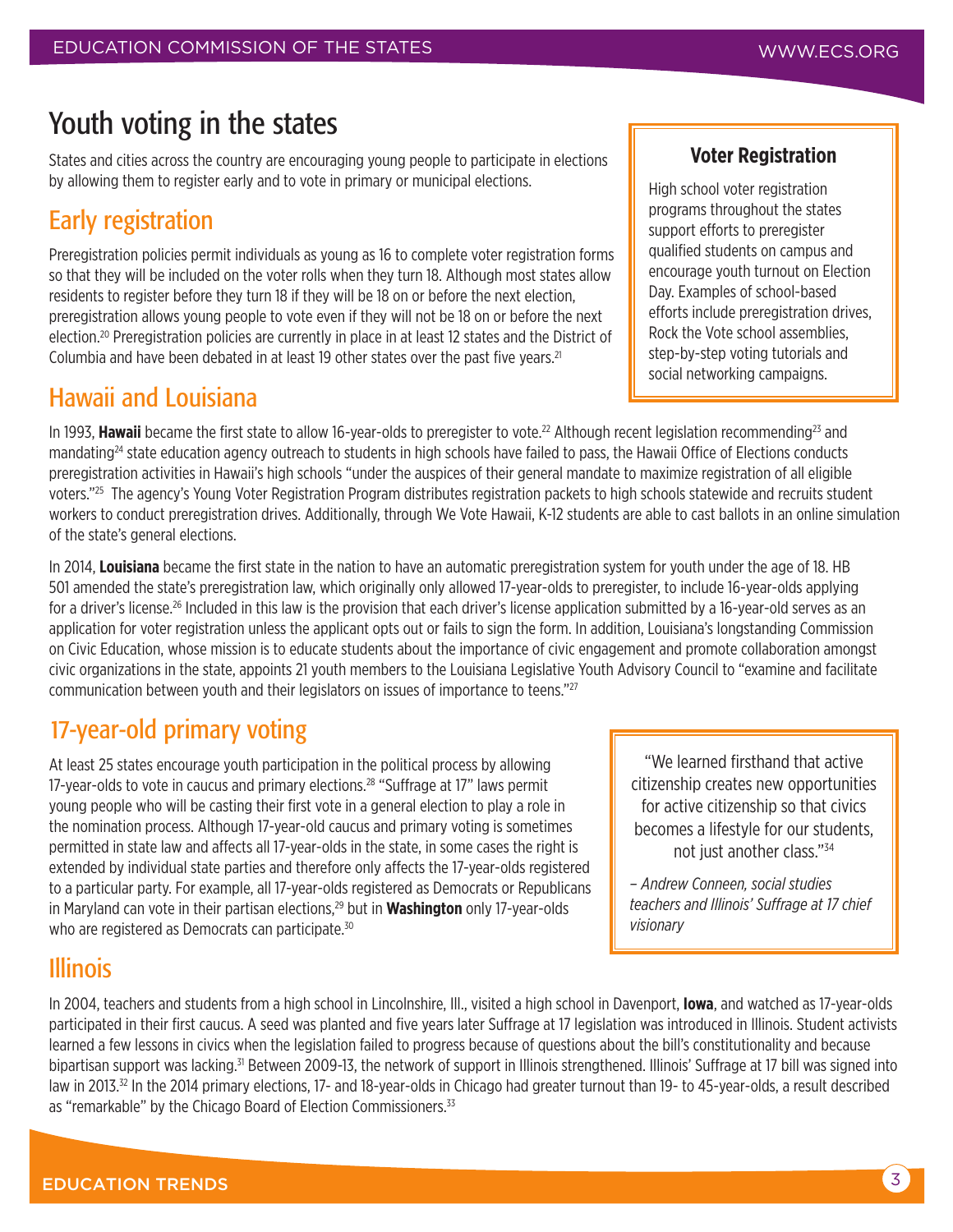#### Municipal voting

Young people across the United States are looking to two Maryland cities that have extended the right of 16- and 17-year-olds to vote in municipal elections and, as a result, play a more meaningful role in shaping their communities. Although in many cases, changes in municipal law must be approved by the state legislature, student-led efforts in places like San Francisco, Calif. and Lowell, Mass., are gaining momentum. If passed, San Francisco would become the largest city in the U.S. to permit 16- and 17-year-old voting.

### Takoma Park and Hyattsville Maryland

In 2013, 16- and 17-year-olds in Takoma Park, Md., became the first in the nation to receive the right to vote in local contests and earlier this year 16- and 17-year-olds in Hyattsville, Md., became the second. Early evidence from Takoma Park indicates the success of city youth voting efforts. In the 2013 election, the turnout of the newly enfranchised voters was double the turnout of voters older than 18, and 72 percent of voters surveyed post-election supported the new lower voting age.<sup>35</sup>

### School board elections

Though not yet a reality in any state, groups throughout the country are forming coalitions to support the youth vote in school board elections. Individuals elected to local school boards make decisions about school operations on behalf of students, but the students do not have a say in who is representing their interests. As a result, students and their supporters in states such as **New Mexico** and **Colorado** are pushing for legislation that would allow 16- and 17-year-olds to register and vote in school board elections only.

## Final thought

State legislators throughout the country are working to pass policies that support quality civic education in schools and create engaged citizens and lifelong voters. Many are beginning to realize that robust civics programs must include real world engagement with the election and policymaking process. Early pioneers are adopting policies that support youth suffrage in local elections and connect them to the process while motivation is still high. These policies, when bundled with higher civics standards and assessments, might lead to a better, more enriching civics experience that continues to impact students long after they receive their diploma.

#### **Youth Governance**

Although no state permits students to vote in the general election for their local school board members, many states have passed "youth governance" policies that include students as members of their state boards of education, allow students to participate in legislative advisory councils and require student input on school safety policies. In many of these cases, students elect their peer representatives.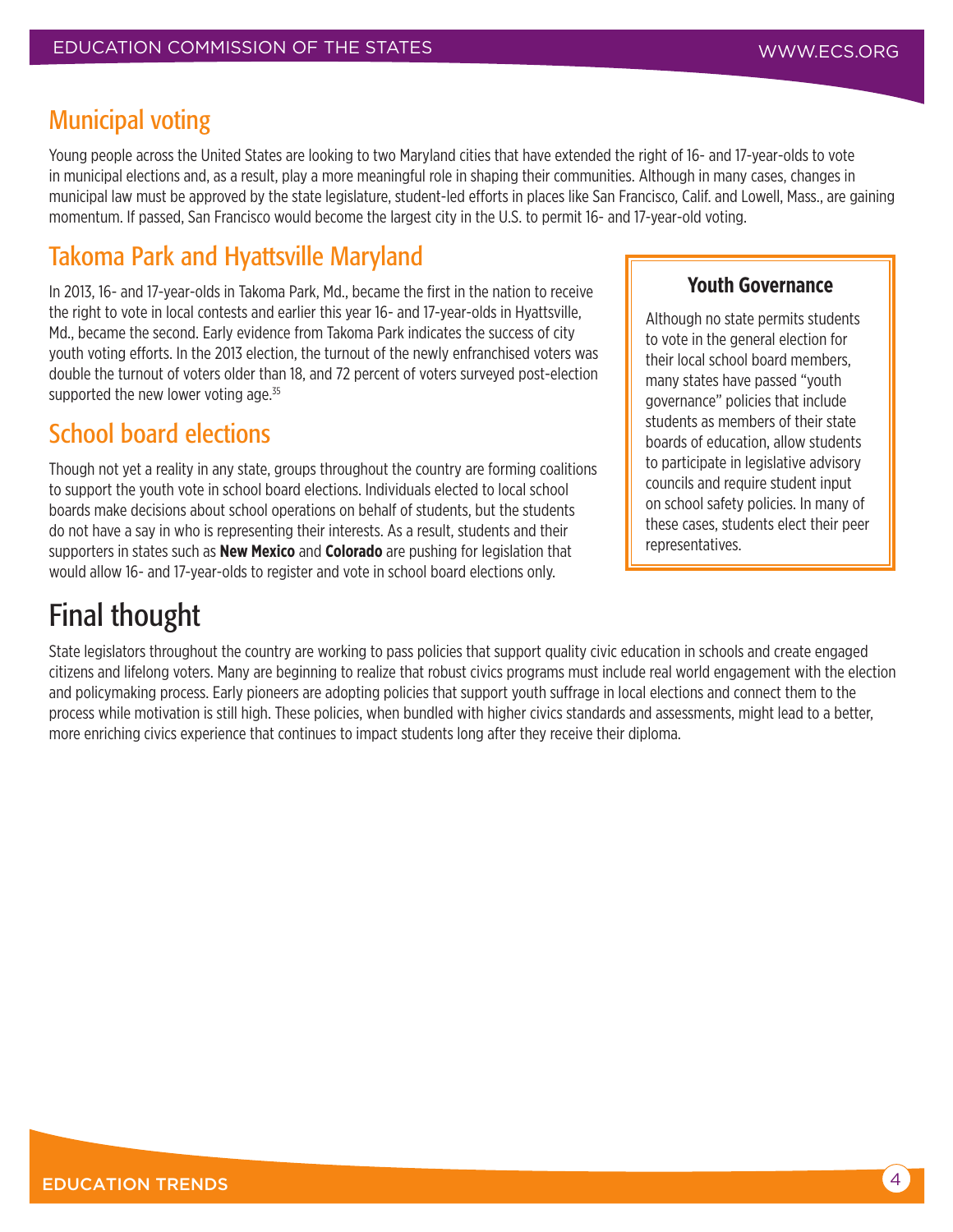## ENDNOTES

1 Elena Schneider, "Students in Maryland Test Civic Participation and Win Right to Vote," The New York Times, January 9, 2015, accessed November 17, 2015, [http://www.nytimes.com/2015/01/10/us/politics/students-in-maryland-test-civic-participation-and-win-right-to-vote.html?\\_r=2.](http://www.nytimes.com/2015/01/10/us/politics/students-in-maryland-test-civic-participation-and-win-)

2 Ruth Greenwood, Voting Early and Often An Evaluation of Chicago Democracy Week 2014 (Chicago: Chicago Lawyers' Committee for Civil Rights Under Law, 2014), 20, [http://www.clccrul.org/storage/10397/u19041/CDW\\_2014\\_Evaluation\\_Report\\_FINAL1.pdf](http://www.clccrul.org/storage/10397/u19041/CDW_2014_Evaluation_Report_FINAL1.pdf) (accessed November 17, 2015).

3 Judith Torney-Purta and Susan Vermeer Lopez, Developing Citizenship Competencies from Kindergarten through Grade 12: A Background Paper for Policymakers and Educators (Denver: Education Commission of the States, 2006), 1, <http://www.ecs.org/clearinghouse/51/35/5135.pdf>(accessed November 17, 2015).

4 Eric Plutzer, "Becoming a Habitual Voter: Inertia, Resources, and Growth in Young Adulthood," American Political Science Review, Vol. 96, No. 1, (2002) [http://www.jstor.org/stable/3117809?seq=1#page\\_scan\\_tab\\_contents](http://www.jstor.org/stable/3117809?seq=1#page_scan_tab_contents) (accessed November 17, 2015).

5 "2014 Civics Assessment," National Center for Education Statistics, National Assessment of Educational Progress (NAEP) [http://www.nationsreportcard.](http://www.nationsreportcard.gov/hgc_2014/#civics/achievement) [gov/hgc\\_2014/#civics/achievement](http://www.nationsreportcard.gov/hgc_2014/#civics/achievement) (accessed November 17, 2015).

6 "Youth Voting," The Center for Information & Research on Civic Learning and Engagement, 2014, <http://www.civicyouth.org/quick-facts/youth-voting/> (accessed November 17, 2015).

7 "2014 Youth Turnout and Youth Registration Rates Lowest Ever Recorded; Changes Essential in 2016," The Center for Information & Research on Civic Learning and Engagement, 2014, [http://www.civicyouth.org/2014-youth-turnout-and-youth-registration-rates-lowest-ever-recorded-changes-essential](http://www.civicyouth.org/2014-youth-turnout-and-youth-registration-rates-lowest-ever-recorded-chang)[in-2016/](http://www.civicyouth.org/2014-youth-turnout-and-youth-registration-rates-lowest-ever-recorded-chang) (accessed November 17, 2015).

8 The Youth Vote in 2012, (Medford, MA: The Center for Information & Research on Civic Learning and Engagement, 2013), 2, [http://www.civicyouth.org/](http://www.civicyouth.org/wp-content/uploads/2013/05/CIRCLE_2013FS_outhVoting2012FINAL.pdf) [wp-content/uploads/2013/05/CIRCLE\\_2013FS\\_outhVoting2012FINAL.pdf](http://www.civicyouth.org/wp-content/uploads/2013/05/CIRCLE_2013FS_outhVoting2012FINAL.pdf) (accessed November 17, 2015).

9 U.S. Const. Amend. XXVI.

10 Daniel Hart and Robert Atkins, "American Sixteen- and Seventeen-Year-Olds Are Ready to Vote," The ANNALS of the American Academy of Political and Social Science, vol. 633, no. 1 (2011) <http://ann.sagepub.com/content/633/1/201.abstract>(accessed November 17, 2015).

11 Marcus Wagner et. al., "Voting at 16: Turnout and the quality of vote choice," Electoral Studies, vol. 31, no. 1, (2012) [http://www.ncbi.nlm.nih.gov/pmc/](http://www.ncbi.nlm.nih.gov/pmc/articles/PMC4020373/) [articles/PMC4020373/](http://www.ncbi.nlm.nih.gov/pmc/articles/PMC4020373/) (accessed November 17, 2015).

12 Jan Eichhorn, How lowering the voting age to 16 can be an opportunity to improve youth political engagement lessons learned from the Scottish Independence Referendum (Edinburgh, UK: d|part, 2014), 1, [http://www.politischepartizipation.de/images/downloads/dpart\\_Eichhorn\\_16VotingAge\\_](http://www.politischepartizipation.de/images/downloads/dpart_Eichhorn_16VotingAge_Briefing.pdf) [Briefing.pdf](http://www.politischepartizipation.de/images/downloads/dpart_Eichhorn_16VotingAge_Briefing.pdf) (accessed November 17, 2015).

13 Ibid., Wagner; J.B. Wogan, "Takoma Park Sees High Turnout Among Teens After Election Reform," Governing, November 7, 2013, accessed November 17, 2015, [http://www.governing.com/news/headlines/gov-maryland-city-sees-high-turnout-among-teens-after-election-reform.html](http://www.governing.com/news/headlines/gov-maryland-city-sees-high-turnout-among-teens-after-electi).

14 "CIRCLE Research Supports Efforts to Lowing Voting Age in Local Elections," The Center for Information & Research on Civic Learning and Engagement, 2015, [http://www.civicyouth.org/circle-research-supports-efforts-to-lower-voting-age-in-local-elections/?cat\\_id=10](http://www.civicyouth.org/circle-research-supports-efforts-to-lower-voting-age-in-local-elections/?c) (accessed November 17, 2015).

15 David Campbell, "Vote Early, Vote Often: The Role of Schools in Creating Civic Norms," Education Next, vol. 5, no. 3, (2005) [http://eric.](http://eric.ed.gov/?id=EJ763299) [ed.gov/?id=EJ763299](http://eric.ed.gov/?id=EJ763299) (accessed November 17, 2015).

16 Yosef Bhatti and Kasper M. Hansen, "Leaving the nest and the social act of voting: Turnout among first-time voters", Journal of Elections, Public Opinion and Parties, vol. 22, no. 4, (2012) [http://www.promoteourvote.com/uploads/9/2/2/7/9227685/leaving\\_the\\_nest\\_and\\_the\\_social\\_act\\_of\\_voting.pdf](http://www.promoteourvote.com/uploads/9/2/2/7/9227685/leaving_the_nest_and_the_social_act_of_voting.) (accessed November 17, 2015).

17 Ibid.

18 Michael McDevitt and Spiro Kiousis, Experiments in Political Socialization: Kids Voting USA as a Model for Civic Education Reform (Medford, MA: The Center for Information & Research on Civic Learning and Engagement, 2006), 9,<http://civicyouth.org/PopUps/WorkingPapers/WP49McDevitt.pdf> (accessed November 17, 2015).

19 Laura Wray-Lake, et. al., "Direct and interactive roles of parental civic socialization practices and autonomy support in predicting children and adolescents' civic engagement," at Society for Research on Child Development, slide 2, (Philadelphia: Roots of Engaged Citizenship Project), [http://www.](http://www.researchgate.net/publication/273945215_Examining_parental_civic_socialization_practices_a) researchgate.net/publication/273945215\_Examining\_parental\_civic\_socialization\_practices\_and\_autonomy\_support\_in\_relation\_to\_children\_and [adolescents\\_civic\\_engagement](http://www.researchgate.net/publication/273945215_Examining_parental_civic_socialization_practices_a) (accessed November 17, 2015).

20 Voter Preregistration (Washington, D.C.: Fair Elections Network, 2015), 1, [http://fairelectionsnetwork.com/wp-content/uploads/Preregistration-Brief.pdf](http://fairelectionsnetwork.com/wp-content/uploads/Preregistration-Brief.pdf )  (accessed November 17, 2015).